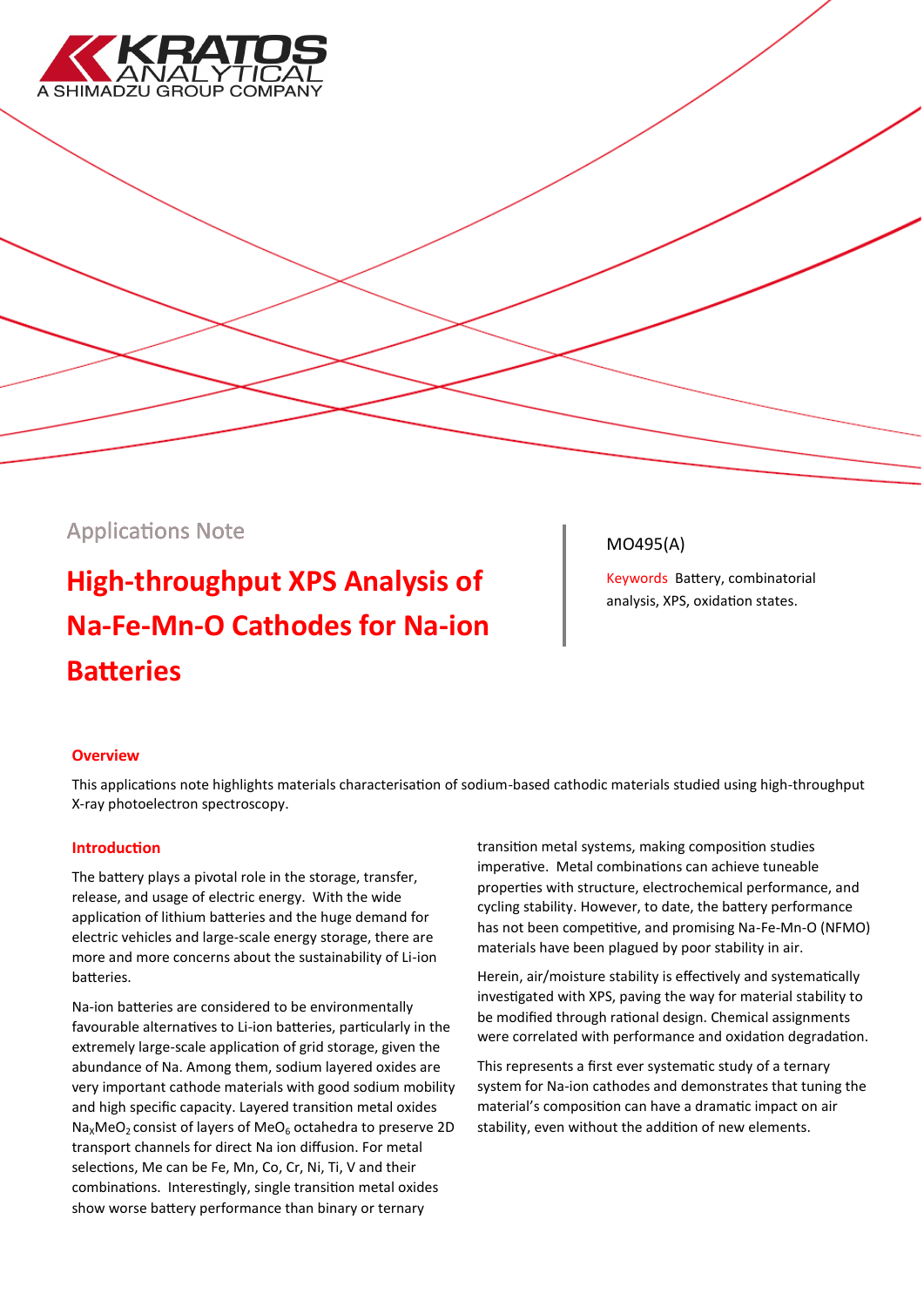

#### **Experimental**

Twenty one powder samples were mounted on a single AXIS Nova sample platen. Total analysis time for all sample spectra acquired was <7 hours.

Automated background and constrained peak fitting was applied to all spectra to ensure systematic analysis with no manual input Iron is a classic case of XPS "headache" when trying to bias.

#### **Results and Discussion**



**Figure 1: XPS spectra Mn 3s, C 1s, Fe 2p and Na 1s (left to right)**

Fast chemical state analysis XPS was performed for all 21 compositions (figure 1). All spectra are normalised to the same signal intensity.

#### *Manganese:*

For manganese, the Mn 3s peak is a useful indicator of the oxidation state of Mn. As described in the literature, there is a linear relation between the Mn valence and the Mn 3s exchange splitting energy [1]. This method of oxidation state analysis is

much simpler to use than fitting the Mn 2p where precise binding energies of oxidation states vary wildly in the literature. For all samples with the ternary matrix, a split of 4.4- 4.6eV was observed corresponding to an oxidation state of +4.

#### *Iron:*

determine the oxidation states. Bagus, Brundle and Crist illustrate the complexity of the Fe 2p line shape in their recent *ab initio* model of the core line [2]. The peak position for the Fe 2p peak is a good indicator of the oxidation state but there is large variability depending on the bonding environment and matrix pair elements. For +2 species the Fe2 $p_{5/2}$  peak binding energy can vary from 708.0eV to 711.5eV. For +3 species the energy range is 710.3eV up to 715.1eV — there is considerable overlap in the energy ranges. Previous papers by Biesinger and Grosvenor [3,4] illustrate sensible approaches to the problem but still require confident fitting and sensible background subtraction.

For this sample set we applied a simple logic — combining both the peak position of the Fe  $2p_{5/2}$  peak and the energy separation between the Fe2p $5/2$  peak and the corresponding shake-up satellite. A single asymmetric component was fitted to the primary line to determine the peak position and another symmetric component for the shake-up satellite. The Fe2p $_{5/2}$ peak was 710.5 ±0.15eV in all cases and the shake up ΔeV was 8.4eV ±0.1eV. The combination of both pieces of information leads us to confidently determine the oxidation state of Fe in these samples to be +3 since no +2 oxidation state materials will satisfy both criteria of peak position *and* shake-up energy separation.

#### *Sodium and Carbon:*

Generally speaking, 1s line shapes are much simpler to peak fit. For C 1s a high binding energy peak (>289.5eV) was observed for all of the samples. This can be ascribed to the presence of carbonates on the surface. All air exposed samples have this character to a small degree due to the presence of adventitious carbon on the surface — short chained air borne polymer chains. The ratio of carbonate to C-C peaks is consistent across all air exposed samples, the carbonate is typically 5% of the C-C peak. In several of the materials analysed here the carbonate peak is considerably larger than can be attributed to adventitious carbon. This implies the carbonate is formed from reactivity with the air by the species present.

Interestingly the amount of carbonate varies with excess sodium. This indicates the migration of Na and the formation of carbonate varies significantly across the sample set, shown in figure 2 over page.